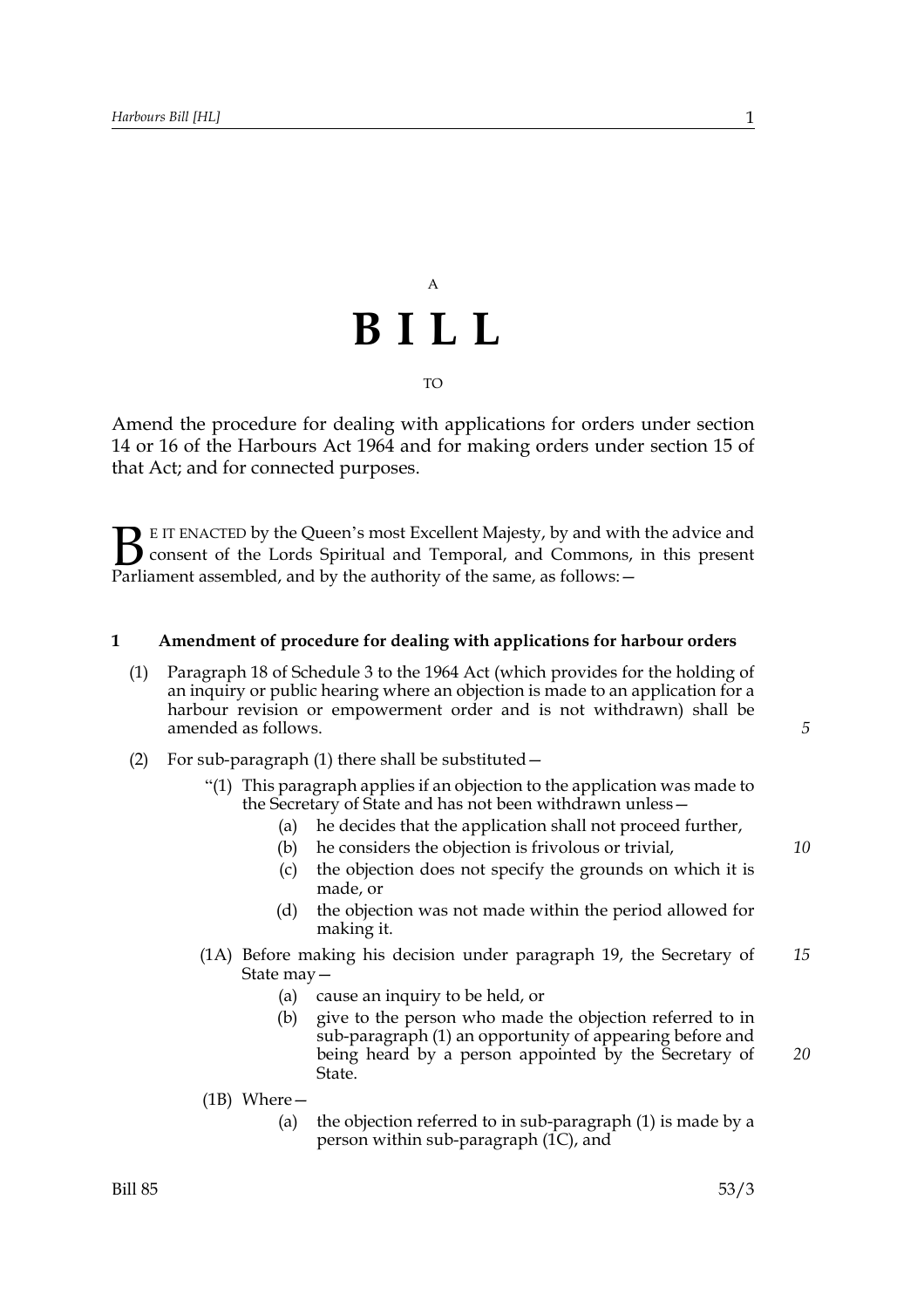*5*

*10*

*25*

*30*

*35*

(b) that person informs the Secretary of State in writing that he wishes the objection to be referred to an inquiry or dealt with in accordance with sub-paragraph  $(1A)(b)$ ,

the Secretary of State shall, before making his decision under paragraph 19, either cause an inquiry to be held or, if he so determines, cause the objection to be dealt with in accordance with sub-paragraph (1A)(b).

- (1C) The persons within this sub-paragraph are—
	- (a) any local authority for an area in which the harbour (or any part of it) is situated,
	- (b) the relevant nature conservation body, and
	- (c) if the Order will authorise the compulsory acquisition of land, any person who is entitled to be served with notice under paragraph 11."
- (3) In sub-paragraph (2), for "sub-paragraph (1)(a)" there shall be substituted "sub-paragraph (1A)(b)". *15*
- (4) In sub-paragraph (3), paragraph (a) is repealed.
- (5) After that sub-paragraph, there shall be inserted—
	- "(4) In this paragraph—

| (a) | "local authority" means- |  |
|-----|--------------------------|--|
|     |                          |  |

- (i) in England, a county council, a district council, a London borough council, the Common Council of the City of London, the Council of the Isles of Scilly, a parish council and a parish meeting of a parish not having a separate parish council, and
- (ii) in Wales, a county council, a county borough council and a community council, and
- (b) "the relevant nature conservation body" means—
	- (i) if the harbour (or any part of it) is situated in England, English Nature, and
	- (ii) if the harbour (or any part of it) is situated in Wales, the Countryside Council for Wales."

#### **2 Amendment of procedure where harbour revision orders are made by the Secretary of State of his own motion**

| (1) For paragraph 28 of Schedule 3 to the 1964 Act there shall be substituted – |  |
|---------------------------------------------------------------------------------|--|
|---------------------------------------------------------------------------------|--|

- "28 (1) This paragraph applies if an objection to the proposal was made to the Secretary of State and has not been withdrawn unless—
	- (a) he decides that the proposal shall not proceed further,
	- (b) he considers the objection is frivolous or trivial,
	- (c) the objection does not specify the grounds on which it is made, or *40*
	- (d) the objection was not made within the period allowed for making it.
	- (2) Before making his decision under paragraph 29, the Secretary of State may—
		- (a) cause an inquiry to be held, or

*45*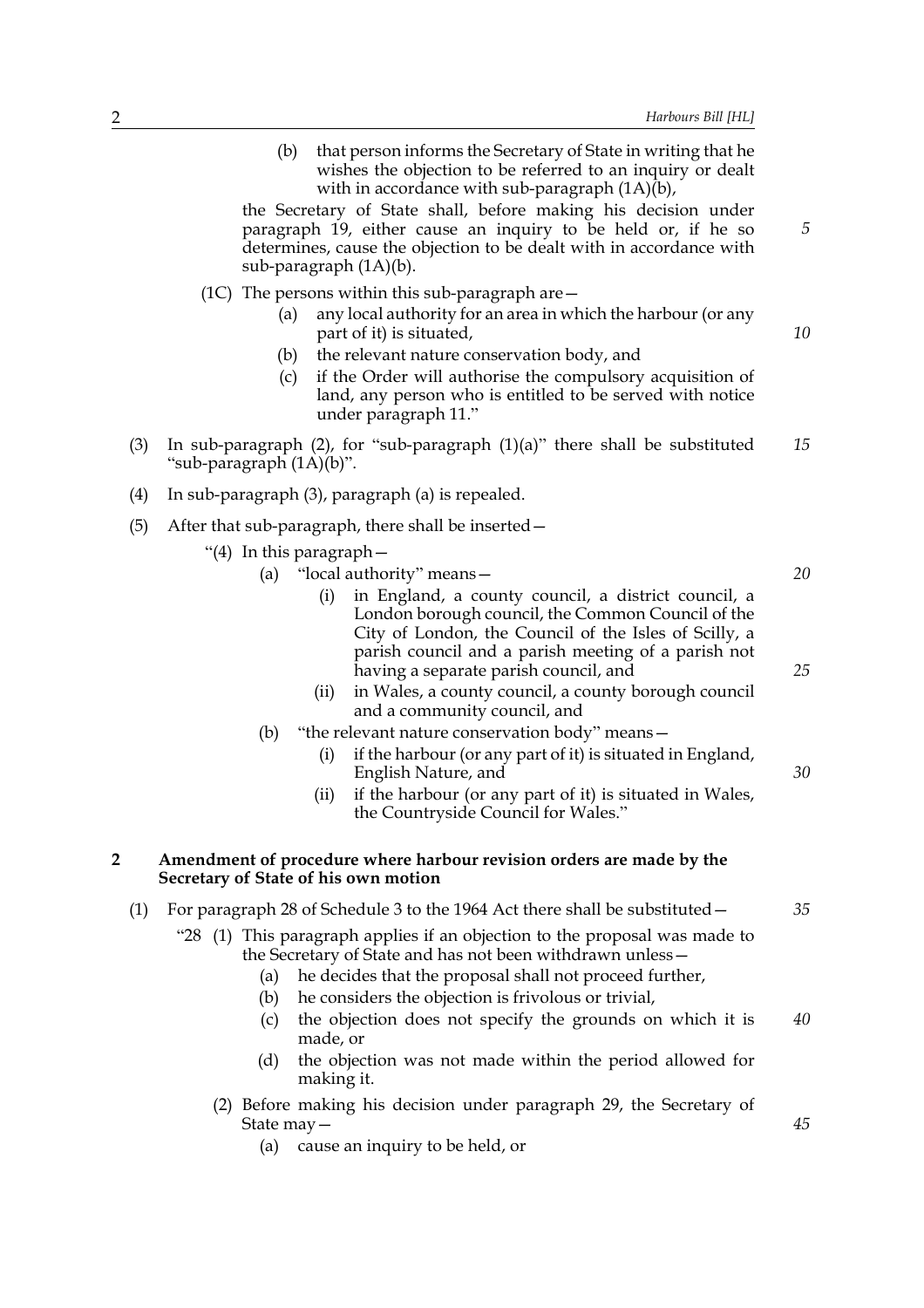- (b) give to the person who made the objection referred to in subparagraph (1) an opportunity of appearing before and being heard by a person appointed by the Secretary of State.
- (3) Where—
	- (a) the objection referred to in sub-paragraph (1) is made by a person within sub-paragraph (4), and
	- (b) that person informs the Secretary of State in writing that he wishes the objection to be referred to an inquiry or dealt with in accordance with sub-paragraph (2)(b),

the Secretary of State shall, before making his decision under paragraph 29, either cause an inquiry to be held or, if he so determines, cause the objection to be dealt with in accordance with sub-paragraph (2)(b). *10*

- (4) The persons within this sub-paragraph are—
	- (a) any local authority for an area in which the harbour (or any part of it) is situated; and *15*
	- (b) the relevant nature conservation body.
- (5) Where an objector is heard in accordance with sub-paragraph (2)(b), the Secretary of State shall allow such other persons as he thinks appropriate to be heard on the same occasion.
- (6) In this paragraph "local authority" and "the relevant nature conservation body" have the same meaning as in paragraph 18(4)."
- (2) In paragraph 29 of that Schedule (decision on harbour revision order proposed by Secretary of State), in sub-paragraph (1)(b), after "inquiry" there shall be inserted "and of any person appointed for the purpose of hearing an objector".

#### **3 Interpretation**

In this Act "the 1964 Act" means the Harbours Act 1964 (c. 40).

#### **4 Short title, commencement, transitional provision and extent**

- (1) This Act may be cited as the Harbours Act 2004.
- (2) This Act shall come into force on the expiration of the period of two months beginning with the date on which it is passed. *30*
- (3) Nothing in this Act applies—
	- (a) in relation to an application for an order under section 14 or 16 of the 1964 Act which is made before this Act comes into force; or
	- (b) in relation to a proposal by the Secretary of State to make a harbour revision order of his own motion in respect of which a notice is published in the London Gazette under paragraph 26(1)(a) of Schedule 3 to the 1964 Act before this Act comes into force. *35*
- (4) This Act does not extend to Scotland or Northern Ireland.

*5*

*20*

*25*